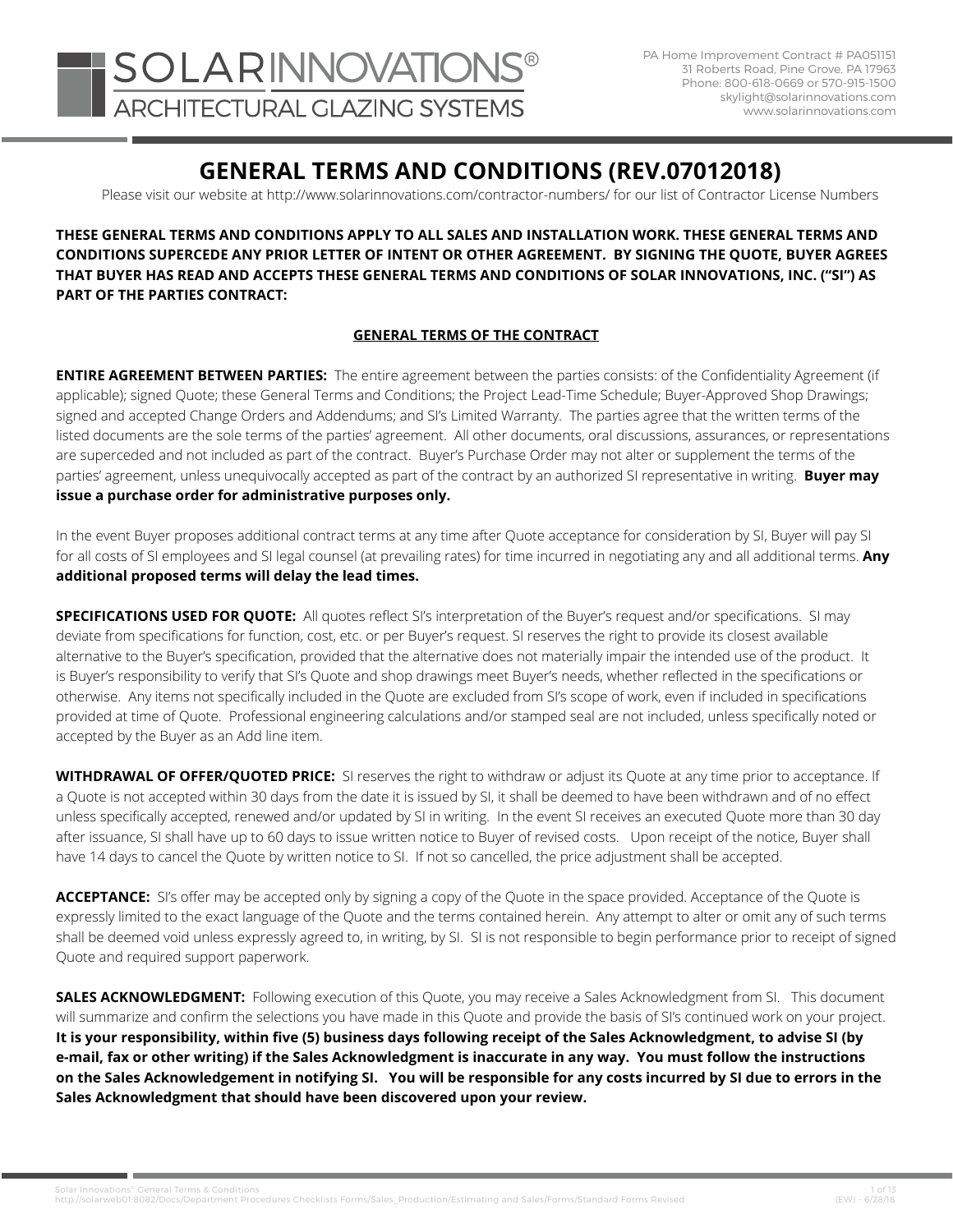**TITLE TO DRAWINGS, PLANS, AND SPECIFICATIONS:** SI at all times shall be deemed the sole author of, and shall have exclusive ownership of and title to, all designs, drawings, plans, and specifications, and all associated copyrights, prepared or used in connection with this Quote. The Buyer shall be permitted to use such drawings, plans, and specifications only in connection with this Quote and shall not disclose such drawings, plans, or specifications to any person, firm or corporation: (a) other than Buyer's employees, customers, consultants, subcontractors, or government inspectors; and (b) in furtherance of SI performance of designated project. The Buyer shall, upon SI's request or upon completion of this Project, promptly return all drawings, plans, and specifications to SI. SI's drawings, plans, and specifications shall not be used by the Buyer or others on other projects. The Buyer shall place an appropriate copyright notice (reflecting SI's copyright ownership) on all copies, made by or at the direction of the Buyer, of the drawings, plans, and specifications, and shall not remove any copyright notices.

**DRAWING APPROVAL:** SI will provide detailed Shop Drawings. Drawings are designed to ensure that the Buyer and SI agree on Product to be produced. By approving Shop Drawings, Buyer and/or its agents are accepting full responsibility for dimensions, details, and criteria listed. SI recommends consulting with an industry professional prior to approving Shop Drawings, as SI will not be held liable or responsible for any alleged inaccurate dimensions or specifications approved by the Buyer on the Signed Shop Drawings. **Buyer assumes all responsibility for contents of final Shop Drawings that Buyer has approved. Construction and fabrication of SI's product, in material conformity with approved Shop Drawings, will constitute satisfactory fabrication and/or installation of the product.** 

Submission of final signed and approved Shop Drawings by Buyer more than 90 days from date of initial submission by SI, or any other delay in the project caused by Buyer, will result in the adjustment of contract price to offset any increase in the cost of labor/ materials to be incurred by SI, plus a reasonable mark-up for overhead and profit. Increases in the contract price will follow the SI Change Order process. Buyer agrees to sign and approve said Change Orders.

After the effective date of these General Terms and Conditions, SI will be transitioning to the Paradigm ERP System. SI's Quotes using Paradigm will include detail regarding the product being purchased that is not available in SI's current software. Not all products will require shop drawings in that system. Buyer may purchase shop drawings at Buyers option. If Buyer declines to purchase separate shop drawings, Buyer and/or its agents are accepting full responsibility for dimensions, details, and criteria listed in the executed Quote in the same manner described above for approval of shop drawings.

**CHANGE ORDER:** Any modifications to the original Signed Quote will follow SI's Change Order approval process. **Any alterations to projects which require engineering re-evaluation or revised drawings will be charged to the Buyer at prevailing rates. Buyer is required to sign a Change Order accepting the additional time and applicable costs before any revision work will begin. Buyer agrees to execute or communicate rejection of SI's proposed Change Order within 10 business days of receipt. In the absence of written rejection, the Change Order will be deemed accepted by Buyer.** By way of example, Change Orders that include changes in glass sizes (particularly to oversized glass in excess of 40 sq. ft.), finish and hardware selections, dimensions, design and other changes will result in pricing and lead time adjustments. In the absence of an approved Change Order, SI will be entitled to reasonable compensation for any additional materials or services which Buyer had knowledge and/or accepted the benefit of the work. **Additionally, lead times may be extended, in the discretion of SI, based: (a) on the nature of the Change Order; (b) delay in its execution; and/or (c) business conditions at time of Change Order acceptance.**

**INSPECTION:** Buyer may request inspection of the goods ordered at SI's manufacturing site. Such inspection shall not interfere with SI's operations and occur only upon a written request with a minimum notice of one (1) week.

**CANCELLATION:** SI may cancel/terminate Buyer's agreement if: a) Buyer fails to make any payment due SI by the date indicated herein or on the invoice; b) Buyer fails to perform any other obligation in a timely manner, including approval of Shop Drawings, return of PDS documents, or other obligations; c) Buyer is otherwise in material breach of the Contract; or d) Buyer fails, upon request, to provide adequate assurance of its ability to perform its contractual obligations. Upon ten (10) days written notice to Buyer, and failure of Buyer to cure a default, SI may terminate the contract and apply all deposits to its damages. Upon termination, SI may contract with Buyer's customer or other involved party to complete the Project without recourse by Buyer. Cancellation by Buyer will be effective only upon written acknowledgement of SI.

Upon cancellation by SI for Buyer's default or by Buyer, SI is entitled to recover the contract price less only the costs saved by not being required to fully perform. In that event, payment to SI shall include, but is not limited to, all costs and expenses incurred in SI's

26 13 2 of 13<br>2 of 13 Attp://solarweb01:8082/Docs/Department Procedures Checklists Forms/Sales Production/Estimating and Sales/Forms/Standard Forms Revised (EW) - 6/28/18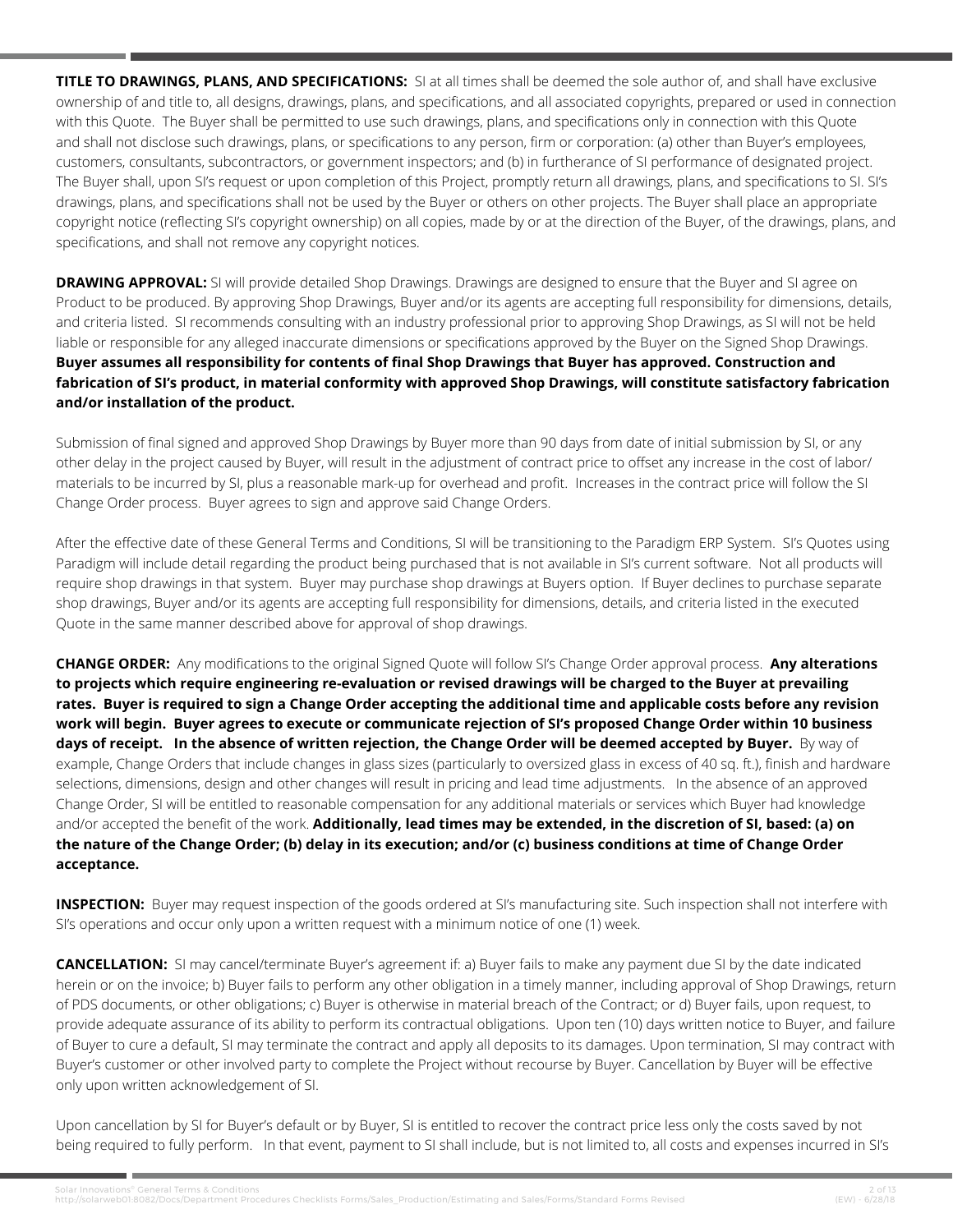performance, as well as reasonable compensation for overhead and profit. SI shall have not less than thirty (30) days to provide to Buyer a calculation of the balance owed, in accordance with this paragraph, following SI's cancellation or acknowledgement of Buyer's notice of cancellation.

**CONFIDENTIALITY:** By receiving requested information provided by SI, Buyer and anyone acting on Buyer's behalf shall treat the information as confidential. Proprietary, protected or confidential information will not be disclosed to any third party, except in furtherance of Buyer's project and consistent with industry standards, unless upon the written consent of SI.

**COMMUNICATIONS WITH OTHERS:** Buyer agrees that if Buyer's customer, end-user, or any other party involved in Buyer's project communicates to SI that Buyer's work, conduct, management of a project or performance of service is deficient, SI may (at its option) conduct an investigation to determine the legitimacy of the complaint and Buyer's compliance with SI's requirements and published service procedures. Buyer authorizes SI to communicate directly with Buyer's customer or other involved parties and conduct any such investigation. Buyer also authorizes SI to contact Buyer's customer/end user or other involved party if Buyer fails to respond to inquiries by SI relating to the project. Buyer agrees to take such corrective actions as may be reasonably requested by SI. SI reserves the right to take any action needed to service the Buyer's customer or other involved party if, in SI's reasonable discretion, Buyer fails to do so in a timely manner. In the event of breach by Buyer, SI shall be entitled to reimbursement of all reasonable costs incurred to service the Buyer's customer. Buyer acknowledges that its failure to adhere to the provisions of this paragraph shall constitute a material breach of this Agreement.

**CONTACT INFORMATION:** The name, address, and phone number of the property owner and all pertinent points of contact (Architect, General Contractor, etc.) will be required on the Job Specific Information Form to be submitted with Buyer-signed Quote. Buyer hereby warrants and certifies that the information being provided is correct, especially the jobsite address and owner identification. Buyer will be responsible to pay any damages, losses, costs, or expenses incurred by SI resulting from Buyers' failure to provide correct information, including any inability of SI to effectively assert a lien against the correct property.

# **PAYMENT AND COLLECTION TERMS**

**STANDARD TERMS:** Any orders less than \$5,000.00 must be paid in full at the time the order is placed. Orders totaling between \$5,000.00 and \$10,000.00 and ALL orders shipping outside of the United States must be paid in full prior to shipment (50% deposit due with signed Quote/50% paid two weeks prior to shipment). Projects that are greater than \$10,000.00 follow standard terms of: 50% deposit due with signed Quote; 40% paid 2 weeks prior to shipment; 10% paid with a certified check or wire transfer at time of shipment, subject to credit approval. Payment terms are applied independently to each partial shipment pursuant to the Quote. Deposit payment is due within one week of receipt of signed Quote. Any delay in deposit payment may delay the release of project to drafting. In the event that there are any outstanding monies owed to SI for any reason, SI reserves the right to delay production, suspend lead times or hold a shipment on any job until such time as all invoices have been paid in full. Any payments made prior to shipment will require verification of funds if not paid by certified check or wire transfer before material will be released for shipment. SI may require a personal guarantee. At any time at the sole discretion of SI, SI retains the right to amend these payment terms. Credit cards will not be accepted for international shipments or projects that SI does not have mechanics lien rights. Credit cards with international addresses will not be accepted. Otherwise, credit cards will be accepted for payment at the sole discretion of SI. Wire transfer is the only accepted form of international payment.

**SECURITY INTEREST OF SI:** Buyer grants a security interest in: (a) all deposits/payments made for any project by Buyer; (b) all product of SI in the possession of SI or Buyer; and (c) any payments owed to Buyer by its customer. In the event of any payment default by Buyer, Buyer authorizes Solar to apply any deposit/payment for any other project towards the past due amount, as well as to exercise any remedies available under the Uniform Commercial Code. Solar's duty to perform the project(s) associated with any applied deposit/payment shall be suspended until such time as deposit(s)/payment(s) are restored. Payments will be applied to any outstanding invoice(s) of Buyer at the discretion of SI.

**INSTALLATION PAYMENT TERMS:** 50% due before or upon arrival of crew/start of installation (payment on day of crew arrival must be by wire transfer); and 50% due upon substantial completion of installation services, unless otherwise outlined on project payment terms. At SI's discretion, projects exceeding two weeks for SI crew will be paid on a weekly basis pursuant to payment schedule issued by SI at or before start of installation. Payment terms for international installation locations are, by wire transfer, 90% due five (5) business days before arrival of installation crew; 10% upon crew's completion of installation.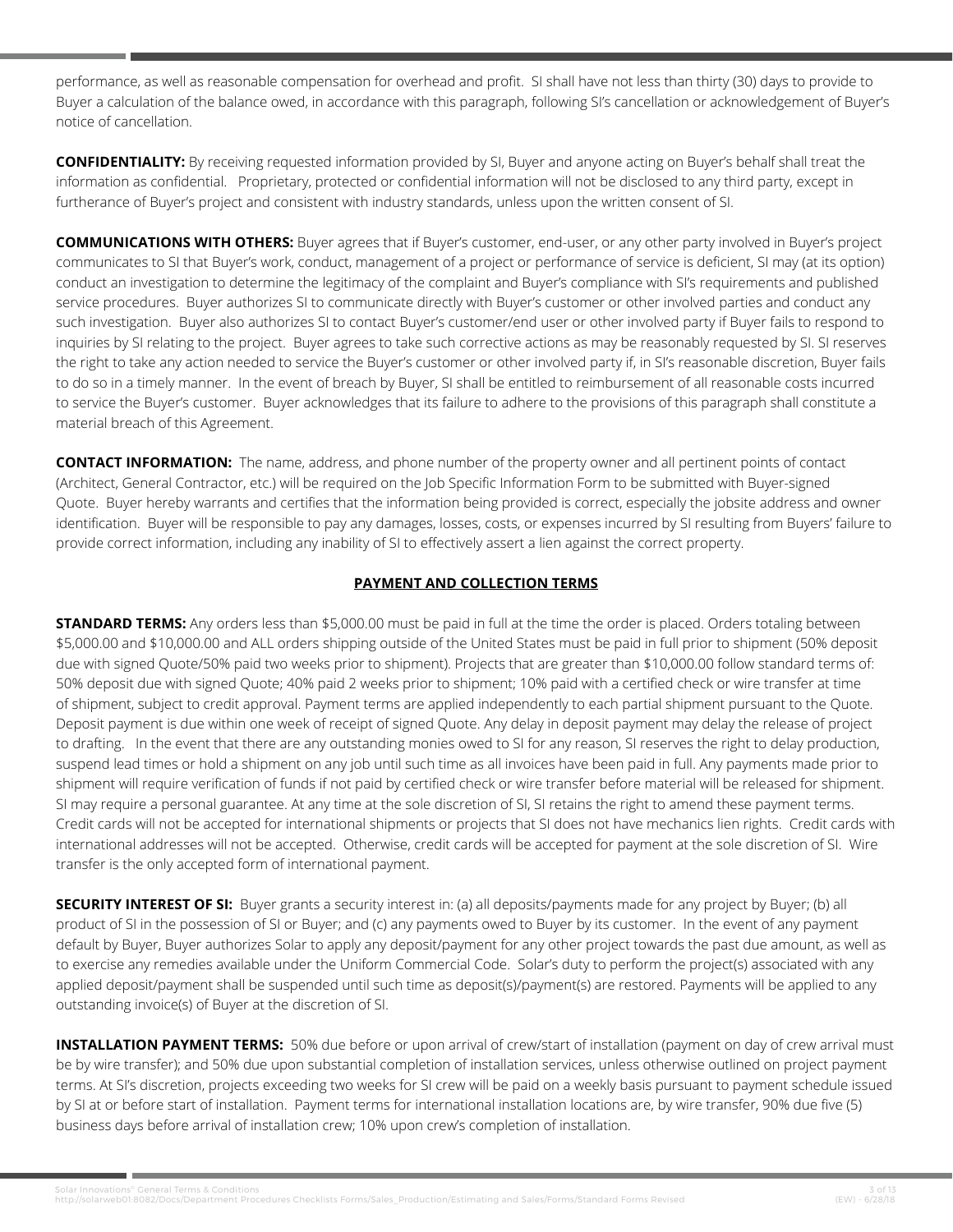**JOINT CHECK AGREEMENT:** SI will require, for all new Buyers purchasing for resale with no credit history with SI, a Joint Check Agreement to be completed by Buyer and Buyer's customer. SI reserves the right to require a Joint Check Agreement to be completed by ANY Buyer and Buyer's customer, regardless of history with SI, if SI believes payment is insecure.

**DEFAULT OF PAYMENT:** All payments must be made within the specified timeframes of the Quote and these General Terms and Conditions. Buyer is not permitted to make back charges, deductions, or offsets against payments due under the terms of the parties' contract; any such actions will be a material breach of the contract. Buyer will be responsible for a finance charge of 1.50% per month on all past due amounts. The minimum monthly finance charge will be \$10.00 per month. Default of payment on any one (1) invoice by Buyer may result in full revocation of credit terms and place the entire account on credit hold. Buyer will not be entitled to issuance of a Warranty if any outstanding balances are owed to SI for the specified project, or past due balances exist for any other project. Buyer will be responsible for all reasonable attorney fees and other costs incurred in collecting any and all past due balances. Attorney's fees of 35% of the outstanding balance or \$250.00 per hour shall be conclusively presumed reasonable, but shall not preclude SI from recovery of higher amounts if reasonable. Buyer will be charged a \$50.00 fee for any checks returned for insufficient funds.

**CHARGEBACKS:** Revocation of credit card authorization and/or chargebacks by Buyer are not permitted. Buyer will be responsible for all costs incurred by SI in contesting any chargeback or deduction against the amount due, including the labor costs incurred by SI for its employees in addressing or contesting the chargeback. Any credit card chargebacks will result in permanent cancellation of credit card purchasing privileges and the voiding of applicable warranties.

**UNFORESEEN MATERIAL INCREASES:** Where the price of the material, equipment, energy, or other indirect/direct associated costs (if applicable) increases in excess of 5% during the term of the contract, through no fault of SI, the contract sum shall be equitably adjusted by Change Order. A price increase is measured from the date of the Quote to the date of performance. Buyer agrees to sign and approve said Change Orders.

**SALES/USE TAX:** All applicable taxes are the responsibility of the Buyer. Estimated sales tax on the Quote is a budgetary amount only. SI will not be liable for calculation errors or rate differences. All sales tax due will be invoiced, as per shipment destination's applicable tax rate(s), with the final invoice if product ships to a state in which SI is registered to collect and remit sales tax (see Quote for current list of registered states). If Buyer or the end-user qualify for sales tax-exempt status, Buyer must mail, e-mail, or fax a copy of the appropriate state's Tax Exemption Certificate, Direct Pay Permit or Resale Certificate to SI's accounting department. If the certificate(s) Buyer provides cannot be accepted in good faith, SI will impose sales/use tax on these transactions, if applicable. Acceptance of exemption paperwork in good faith does NOT mean these forms will be accepted as valid exemption by the State requiring them. Buyer will complete and return a Sales & Use Tax Exemption Statement required by SI after receiving a signed Quote and Buyer. Failure to return this form promptly will delay shipment of the goods as shipment will not be released without all necessary paperwork on file. Buyer is responsible for remitting sales tax in states SI is not registered to remit sales tax. If SI is installing this product, SI will collect and remit use tax.

**OTHER TAXES:** Prices on the goods are exclusive of all Federal, State, Municipal, Sales, Use, or any other type of tax, including, without limitation, taxes on manufacture, sales, receipts, occupation, use and similar taxes, unless otherwise stated. Any other type of tax not specifically included in Quote that may arise or is assessed as a result of this purchase will be the responsibility of the Buyer.

**MECHANICS LIEN PROCESS:** It is SI's standard operating procedure to issue a preliminary notice and/or notice of intent to file a lien for ALL projects to secure collection of payment. SI reserves the right to file liens per the requirements of the applicable state without reservation to protect SI's interests. In the event that SI asserts a mechanics lien against the owner of the property, Buyer will be responsible for all reasonable counsel fees, costs, interest, and charges incurred in pursuing the mechanics lien, even if those items are not recoverable against the owner.

**MECHANICS LIEN WAIVER:** Upon written request, SI will provide Buyer with a SI Conditional Lien Waiver if payment has not been received and/or a SI Unconditional Lien Waiver if payment has been received and funds verified. Endorsement of a Buyer supplied lien waiver is at the sole discretion of SI. Buyer agrees that payment will not be withheld if SI standard form and commercially acceptable lien waivers are provided by SI.

4 of 13 /solar Innovations® General Terms & Conditions<br>http://solarweb01:8082/Docs/Department Procedures Checklists Forms/Sales\_Production/Estimating and Sales/Forms/Standard Forms Revised (EW) - 6/28/18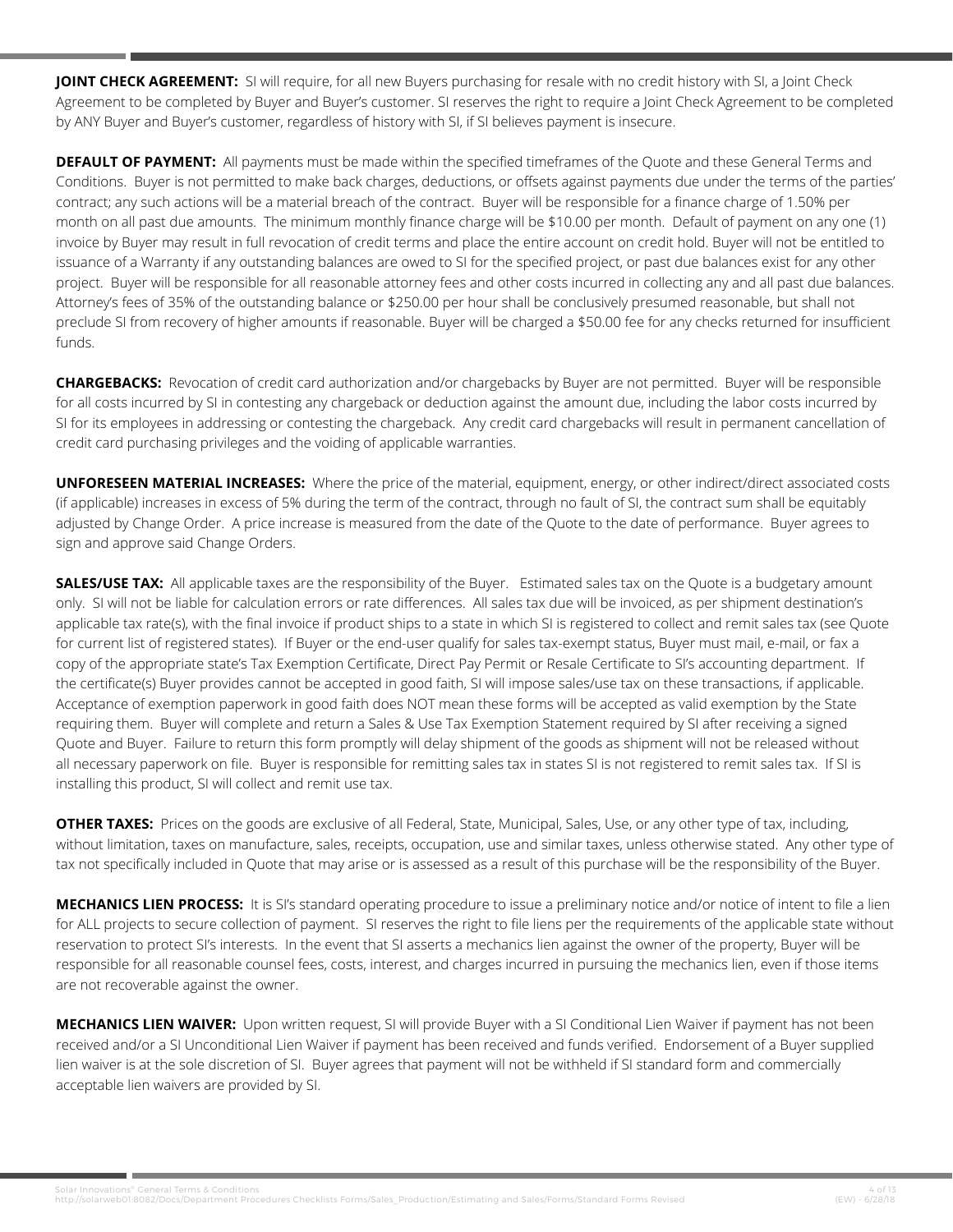### **PROJECT SCHEDULE**

**PROJECT LEAD TIME:** SI issues a tentative Project Lead Time Schedule at time of Quote acceptance. This schedule will remain in effect as long as the Buyer meets Buyer's obligations pursuant to the Quote and these General Terms and Conditions. Lead times are conditioned upon the receipt of signed Quote, timely turnaround of shop drawings by Buyer (as dictated by project circumstances, but in no event more than 10 business days), receipt of final signed/approved Shop Drawings, receipt of all payments when due, return of substrate, and all other required forms. Any delay in submissions/payments/approvals by Buyer will extend lead times.

In the event of any revisions to the Project Lead Time Schedule due to approvals, Change Orders or any other circumstances beyond the control of Solar, Buyer acknowledges and agrees that SI has the right to revise the Schedule based on prevailing productions schedules, holidays, Solar shutdowns or other events impacting Solar's ability to respond to the revision. SI lead times are increased by one week each for Thanksgiving, the December holiday season, and the New Year's Holiday. Lead times are also increased by three days for Memorial Day, Labor Day, and the 4th of July. If Buyer's project includes any of these holidays, please increase the lead time by the appropriate number of days.

Upon request of Buyer, SI may, in its discretion, offer an accelerated ("Fast Track") Project Lead Time Schedule for an additional cost. SI can have a duty to provide an accelerated project lead time only upon a written Change Order signed by SI.

**ESTIMATED LEAD TIMES/DELAYS:** Project estimated lead times are noted on the Project Schedule provided with or following receipt of the executed Quote. All lead times are subject to change based upon material availability or other situations beyond SI's reasonable control. All orders or contracts, whether or not Fast Track, are accepted with the understanding that they are subject to SI's ability to obtain the necessary raw materials. All orders or contracts, as well as shipments applicable thereto, are subject to SI's current manufacturing schedules, government regulations, orders, directives, and restrictions that may be in effect from time to time. SI will not be liable for delay of shipments caused, directly or indirectly, by or from fires, floods, accidents, civil unrest, acts of God, war, terrorism, government interference or embargoes, strikes, labor difficulties, shortage or delay of labor, fuel, power, materials or supplies, transportation delays, or any other cause or causes (whether or not similar in nature to any of these hereinbefore specified) beyond SI's reasonable control.

Custom colors/finishes requested by Buyer will impact lead times. Buyer must approve samples of custom colors/finishes. The Project Lead Time Schedule will be suspended after samples are supplied until such time as Buyer has approved the samples, in writing.

# **SITE PREPARATION AND INSTALLATION**

**SITE PREPARATION:** This paragraph applies to both SI installed products and products installed by others. Buyer is solely responsible to ensure that site is prepped and ready based on the approved Shop Drawings for either SI's product or installation crew arrival, including but not limited to rough opening dimension, base wall preparation, curb preparation, etc. Buyer has provided project specific information and approved Shop Drawings to SI. Buyer warrants that all information it provided is accurate. SI will rely on the accuracy of all such information. SI will not be held liable for any site conditions/installation issues which are related to incorrect or incomplete information provided by Buyer, or on any drawings approved by Buyer. Should SI be delayed at any time during installation, site supervision, or shipment because of any such inaccurate information or through the fault of any other party, Buyer will be responsible for any and all additional costs incurred or required due to delay. SI may determine that delays require SI's installation team or site supervisor to leave the job site and return at a later date at SI's sole discretion. Date of re-deployment of installation team will be at SI's discretion and subject to its scheduling, weather and any other relevant issues. Costs incurred, plus reasonable mark-up, for SI to re-deploy or re-ship will be the sole responsibility of the Buyer. If requested by SI, Buyer will sign and accept a Change Order accepting these charges even if Change Order is received after re-deployment or other delays are suffered.

**INTEGRATION OF NEW STRUCTURES WITH EXISTING STRUCTURES:** Integration of new structures with existing structures involves the risk of damage to existing structures. Existing structures can crack or fail during construction through no fault of SI. In the absence of negligence on the part of SI, SI is not liable for any damage caused to existing structures during the process of erection and integration of the SI product into existing structures. In that event, Buyer assumes all responsibility and costs for the replacement or repair of the existing structure (including any of its components), as well as any rework required by SI to remove or reinstall any SI products. It is also Buyer's responsibility to evaluate and determine whether installation of SI's product will impair the function or void the warranties associated with other structures/property of Buyer.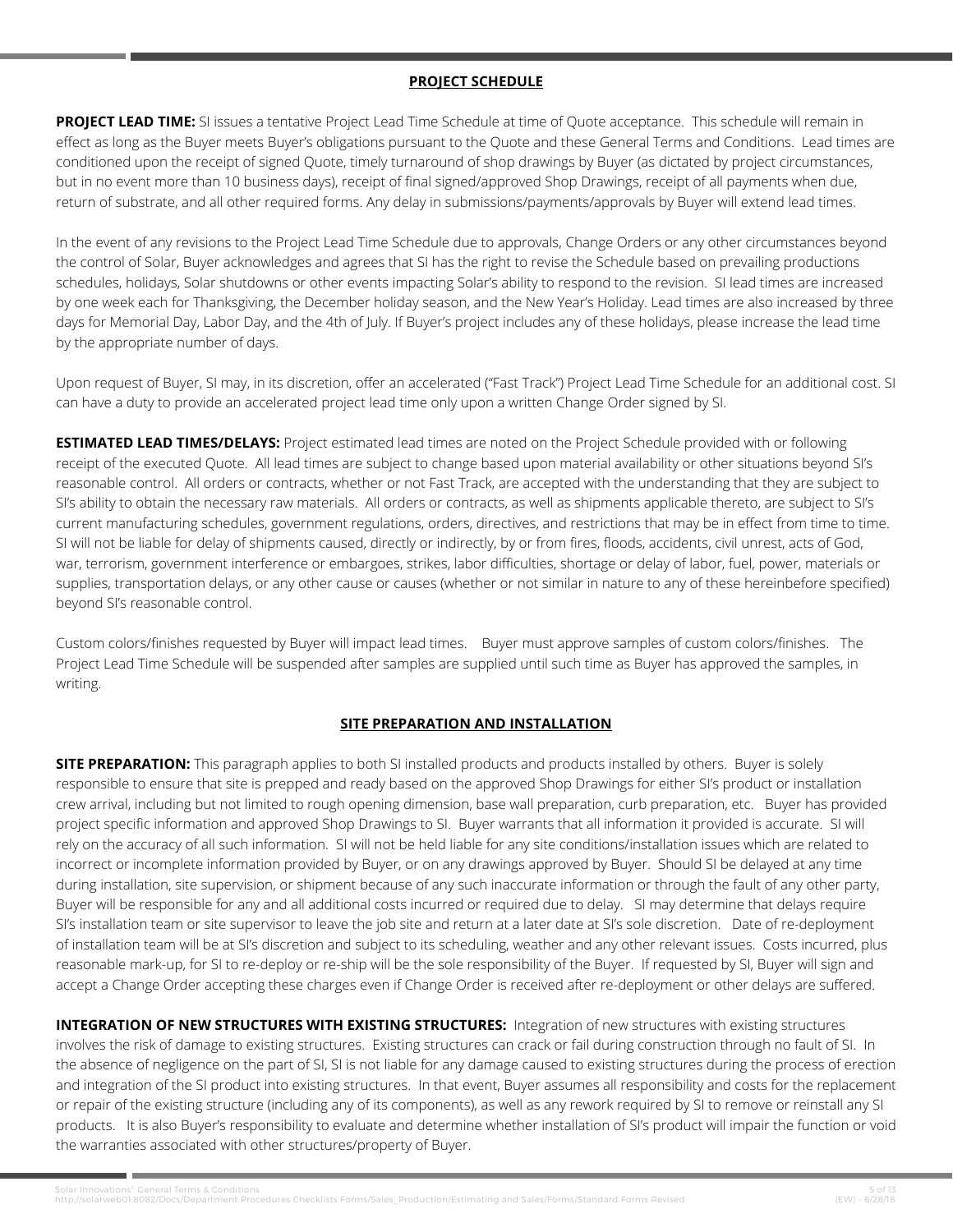**REQUIRED SUBSTRATE CONDITIONS:** Unless otherwise specified in writing in Quote, the following terms apply to substrate conditions:

Wood: If SI based Quote on wood substrate, SI will be attaching to a standard 2x wood pack-out with proper embedment and edge distances. Standard pack-out is defined as a 2x with a minimum of (2) ¼" Lag fasteners perpendicular to the grain able to withstand a minimum bearing strength of 220lbs at any one point.

Concrete, Core Filled Block, and/or Solid Masonry: If SI based Quote on concrete, core filled block, and/or solid masonry substrate, SI will be attaching to solid concrete with proper embedment and edge distances. This standard pack-out is defined as 2,000psi concrete able to withstand a minimum bearing strength of 750lbs with a 1" embedment for a minimum of (2) ¼" Tapcon fasteners.

Brick/Stone: If SI based Quote on brick/stone substrate, SI recommends attaching to suitable wood pack out designed to maintain the loads required to support SI's systems. Customer will be responsible to secure wood pack out, unless wood pack out by SI is included in Quote. If requested, SI will provide a cost for capping the wood in aluminum. SI will attach the appropriate fasteners to the wood substrate at a required frequency and bearing capacity to meet the appropriate loads.

Steel: If SI based Quote on steel substrate, SI assumes it will be attaching to a maximum 1/8" to 1/4" thick steel member with proper embedment, clearance for complete fastener, a minimum of 3 threads, and edge distances. This steel member is to withstand a minimum bearing strength of 854 pounds-force for a minimum of (2) ¼" Tek 5 fastener. Any non-standard fastener needed to attach to steel will require a change order for additional costs. Additional costs will also apply for SI to install unit into steel members with a thickness more than 1/4".

Non-Filled Masonry Block: If SI based Quote on non-filled masonry block substrate, SI will be attaching to solid concrete with proper embedment and edge distances. This standard pack-out is defined as lightweight block able to withstand a minimum bearing strength of 250lbs with a 1" embedment for a minimum of (2) ¼" Tapcon fasteners, or medium weight block able to withstand a minimum bearing strength of 500lbs with a 1" embedment for a minimum of (2) ¼" Tapcon fasteners.

 It is the responsibility of the Buyer's engineer to ensure that the substrate used complies with these minimum standards. To attach to this pack-out, SI intends to use a standard qualified fastener for attachment purposes. Any non-standard fastener, including specialty or code-related fasteners, needed will require a Change Order at additional costs.

If any substrate is not prepared per the approved Shop Drawings, or if the base material does not meet the minimum specified bearing capacity, SI accepts no liability or responsibility for attachment. Buyer agrees to defend, indemnify, and hold SI harmless for any failures or damages caused as a result of fastening into such substrates.

Buyer is also required to ensure that any silicone, sealants, membranes or other products used between SI's products and adjoining surfaces will achieve desired performance. SI can have no liability for the performance failure of any such products unless the specific product (including the manufacturer) is provided to SI in advance of the executed Quote and SI expressly assumes responsibility to provide product that is compatible with the compound/membrane in its Quote.

**SCHEDULING:** Projected installation dates will be determined after receipt of signed Shop Drawings, all required payments, current site pictures showing site is ready for install, together with all other completed applicable paperwork. All installation dates are subject to SI crew and personnel availability at time of installation, coordination of the work with other contractors on-site, and appropriate weather for safe installation per product type and job site requirements.

SI shall not be held responsible for installation delays due to events beyond SI's control including, but not limited to, acts of God, adverse weather conditions, product/supply shortages, supplier negligence, or Buyer/Contractor/Owner/Architect delays. Buyer/ Contractor/Owner/Architect delays may result in additional fees being assessed. If requested by SI, Buyer will sign and accept a Change Order accepting these charges even if Change Order is received by Buyer after re-deployment or other delays are suffered.

**FIELD MEASURE:** If project is within 150 miles of Solar's Pine Grove, PA, corporate facility, field measures will be scheduled within 2 weeks of date of written notification of site readiness, conditioned on the receipt of required payment and project information determined at the sole discretion of Solar Innovations, Inc. If project is more than 150 miles from Solar's Pine Grove, PA, corporate

6 6 Solar Innovations® General Terms & Conditions<br>http://solarweb01:8082/Docs/Department Procedures Checklists Forms/Sales\_Production/Estimating and Sales/Forms/Standard Forms Revised (EW) - 6/28/18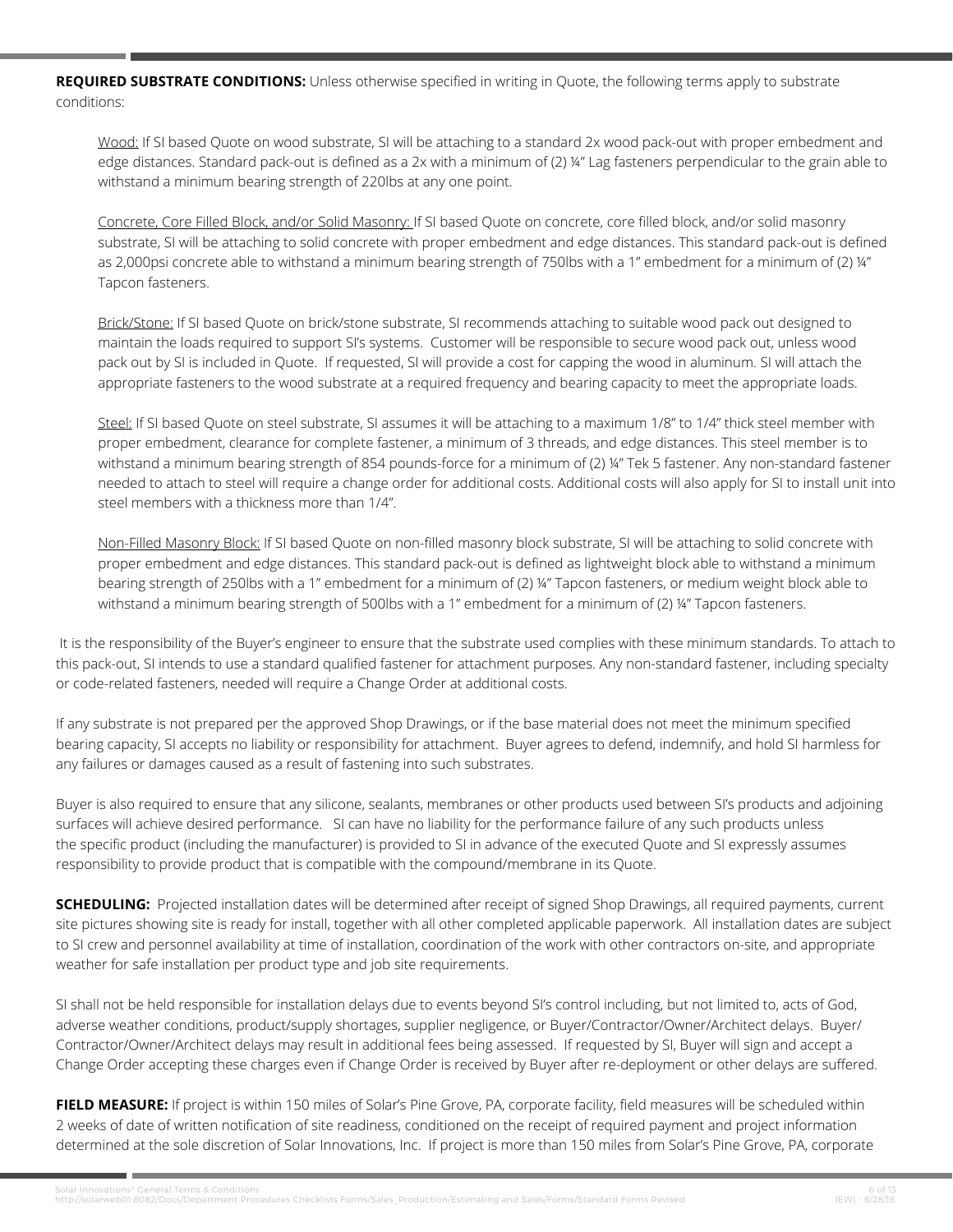facility, field measures will be scheduled as determined upon notification of site readiness, conditioned on the receipt of required payment and project information determined at the sole discretion of Solar Innovations, Inc. All Field Measure dates are subject to SI availability. SI will not be liable for any consequential damages suffered by Buyer by reason of delay in field measure.

If Buyer has accepted SI's quoted field measure, Buyer will be entitled to one pre-scheduled site visit only. If upon arrival, site conditions have not progressed or are not completed in such a manner as to allow final field measure, Buyer will be responsible for field measure payment. SI will not be responsible to provide any additional visits for field measure unless SI agrees to an additional site visit through a signed Change Order that includes all additional costs and expenses incurred by SI. In the absence of an acceptable field measure, SI will provide the product based upon the final Buyer-approved Shop Drawings for dimensions and substrates. It is the responsibility of Buyer to hold dimensions of openings to within 3/8" tolerance for window/door sizes. Buyer will be responsible to rebuild openings that do not conform to that tolerance, as well as all re-mobilization or other costs incurred by SI due to non-conformity.

**SI INSTALLATION:** Installation services may be offered to Buyer at the sole discretion of SI. Prices are subject to final inspection of the job site conditions. Installation cost may be adjusted or installation services denied based on site conditions, prevailing and union labor, or demolition requirements where applicable. SI quote does not include field measurements, unless approved by SI in writing. SI assumes all shipments are to ground level only. Refer to Terms of Shipment section for further shipment information. If the product is installed above ground floor, a freight elevator of sufficient size, crane, hoist, or other type of acceptable equipment as to allow movement of materials without restriction must be made available at Buyer's expense. If that is not available, there will be an additional charge for a different means of transportation and unloading, including applicable labor. All staging and scaffolding is not included in installation and must be provided by Buyer to SI, where applicable. All electrical hook-up and wiring, plumbing, other mechanical connections and restroom facilities are excluded and will be provided by others, unless specifically included in Quote. Installation may be noted as "plus expenses", which includes but is not limited to the following: lodging, food, tolls, parking, and unforeseen installation and construction costs. The above amount is calculated per job due to fluctuations in costs and conditions throughout our installation area. Demolition and removal of debris, including removal by dumpster, is not included in installation costs; should SI be forced to provide a dumpster or haul away debris, an additional charge will be required. SI reserves the right to adjust or substitute/alter installation crews based on availability and scheduling needs of SI. If Verizon cell phone service is not readily available at the site, Buyer must provide a land line or other phone service readily available for the benefit of SI Installation Crew. Buyer authorizes SI to place a sign on the project site identifying SI as a glazing contractor at the site.

SI will not be held responsible for any damage to the premises or anything on or around the premises during the installation process or any time before or thereafter, except in instances of gross negligence by SI. SI will not be held responsible for items that are lost, stolen, or damaged on the premises, from the premises, or around the premises, except in instances of gross negligence by SI. Unless specifically included in Quote, SI does not provide temporary, overnight, or weekend weather protection for the property of Buyer or the work of other trades. Buyer must arrange to protect installation site, as well as the work and equipment/property of other trades, to Buyer's own satisfaction. Buyer agrees to protect and/or cover all substrate conditions from inclement weather, frost, or other conditions that would adversely affect proper adhesion of sealant. Buyer must provide a secure location for storage of SI deliveries, as well as SI's equipment and materials during installation. SI does not provide finishing services to wood or other Products and will not be held responsible for finishing services required as a result of installation or any time before or thereafter.

Application of silicone and other sealants may be required between SI products and substrates or surfaces prepared by others. Silicones and other sealants may be designed or suitable for use only with specific products and surfaces. It is the responsibility of Buyer to specify the surfaces to which SI's products will be applied and designate a specific sealant to be used that is compatible with the surfaces. Except if SI fails to use the sealant designated by Buyer in the quote/approved shop drawings, SI is not liable or responsible for the choice of/failure of sealants designated by Buyer under any circumstances. Any sealant designated by the Buyer after the execution of the quote is subject to availability and may extend lead times for the project. Costs associated with any delay will be the responsibility of the Buyer.

Site rules of Buyer or any third party must be disclosed to SI prior to execution of the Quote. Any such rules supplied after Quote execution will result in a change order associated with increased costs, if any, of SI. Should SI be delayed at any time for any reason during the installation process at the fault of any other party, Buyer will be responsible for any and all additional costs incurred or required due to delay. Costs incurred plus reasonable mark-up for SI to re-deploy will be at the sole responsibility of the Buyer. If requested by SI, Buyer will sign and accept a Change Order accepting these charges even if Change Order is received after redeployment or other delays are suffered.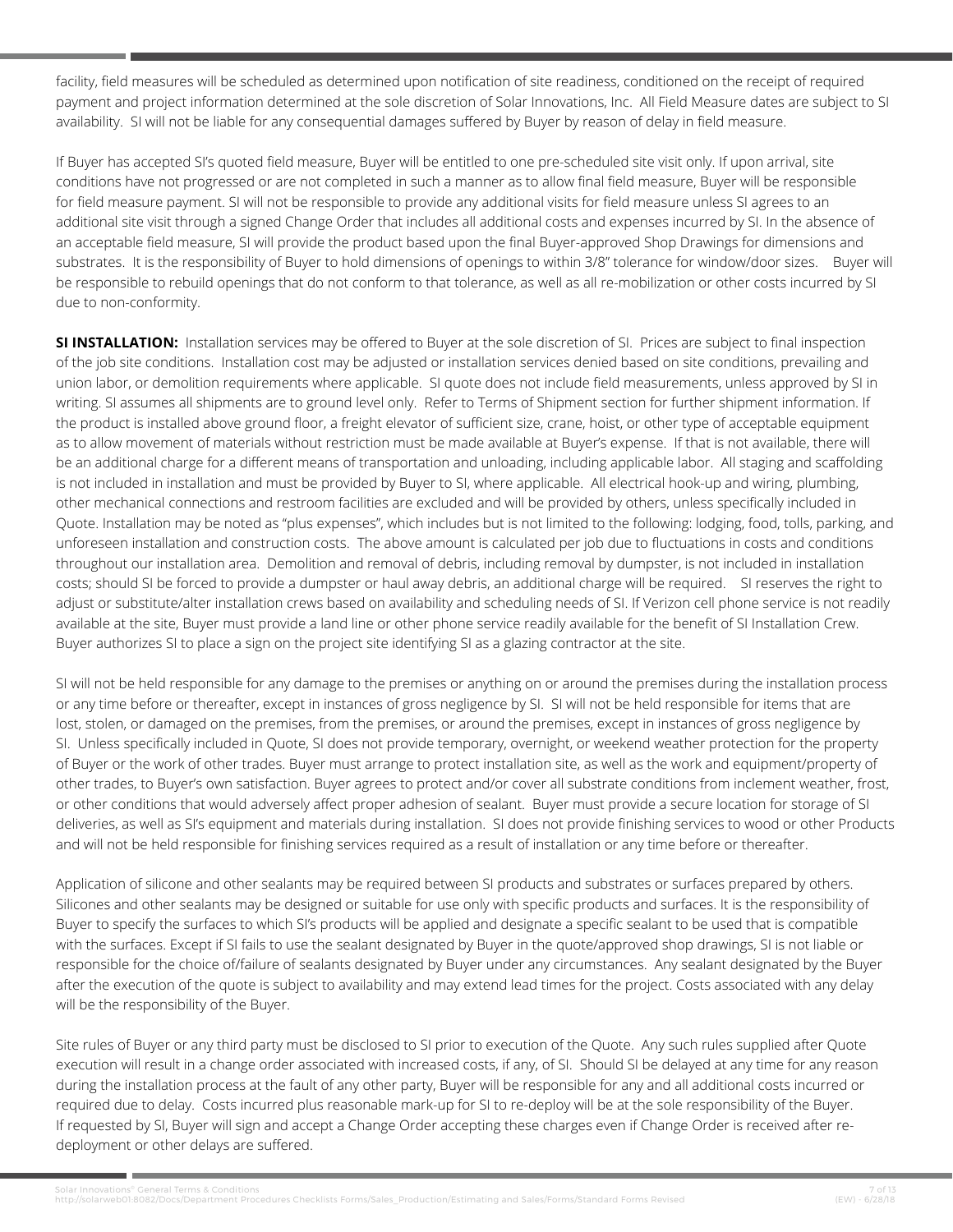Buyer agrees to provide a safe workplace for SI's installation crew. Buyer is responsible to arrange for safe access to SI's work, including safe and dry walking surfaces. SI reserves the right to delay or cancel an installation by SI if, in SI's judgment, extreme weather, travel conditions, site or environmental conditions increase the risk of injury to SI's installation crew.

JOB MEETINGS: SI representative will attend progress or coordination meetings while SI crew onsite. Any other meetings shall be by telecommunication participation, unless agreed to in writing and Buyer agrees to time and expenses billing for meeting attendance.

**CLEANING:** Unless an accepted line item on the Quote, SI does not provide any cleaning of glazing or surfaces prior to or upon substantial completion. An industry expert in the cleaning of glazing and other materials should be consulted to ensure construction debris or dirt does not damage the glass or surface finish.

**PUNCH-LIST ITEMS:** Upon substantial completion of SI's installation, punch-list items shall be documented in writing and signed by Buyer or Buyer's authorized representative prior to SI's departure from the site. For projects that are installed by floor or staged installation, Buyer agrees to provide a timely punch-list for each floor or stage of installation. Any items not on the punch-list are waived. Buyer or Buyer's Authorized Representative MUST be available, at the time of completion by SI's install crew, to conduct a walk-through and create a punch-list. Absence from the site at that time by Buyer will be considered acceptance of the job as complete and free from punch-list items. Unless agreed otherwise in writing by SI, punch-list items will not be completed until payment is made in full for the original project, less only a dollar value assigned to outstanding punch-list items (not to exceed two times the reasonable value/cost of the punch-list items).

**FIELD TESTING:** Buyer acknowledges that, despite the best efforts of any manufacturer and/or installer, glass products have an inherent risk of failure in field testing. Transportation, installation, care and maintenance, etc. can affect the immediate performance of the products. In the event Buyer's project involves field testing, SI will be given the opportunity to investigate and evaluate any field testing failures involving its product or work. Consistent with AAMA 502-12 and/or AAMA 503-08, SI will be given every reasonable opportunity to remediate any failures that Buyer or any other party attributes to SI.

All field testing requirements must be disclosed in writing by Buyer prior to issuance of the Quote and must be specifically included on Quote by SI as an independent line item. All field testing must be executed in accordance with AAMA 502-12 (including but not limited to the static water pressure limit of 2/3 of the testing or rated laboratory performance) and/or AAMA 503-08 standards, especially with reference to test method, sampling, and remediation. If field testing is not included as a line item on SI's Quote, Buyer will pay all costs of SI's crews to investigate, evaluate, and remediate test failures. However, Buyer will not be responsible for any such costs determined by SI to be due to the fault of SI.

**SERVICE WORK:** Timing of service work is at discretion of SI and is subject to crew/technician availability, weather, scheduling requirement of SI or any other relevant issue. If Buyer requests work to be completed on-site in relation to this order or any subsequent orders in relation to this project, and it is found by SI that the work completed by SI was to correct errors, damage, inadequate installation, etc. by any other party, Buyer will pay SI for the reasonable cost of the service work and related expenses. Payment shall include the value of all parts provided, as well as to reimburse SI for related expenses and labor at its prevailing rates per man hour. SI will maintain lien rights and the right to void warranty for lack of payment.

**BUYER INSTALLATION:** Unless otherwise specifically provided, the Buyer (or its contractor) has full responsibility for the installation of the goods. Upon request, SI may provide contact information for independent installers who have experience in installing SI's products; however, SI shall not endorse, or be liable for, any work provided by independent installers. In projects for which SI does not install its product, substrate anchors/fasteners, exterior sealants, backer rod and perimeter silicone are provided by Buyer/others, unless specifically enumerated in SI's Quote.

SI provides up to three (3) standard fasteners per bay. Standard fasteners to only include one of the following at SI's discretion: 3/8" Lag, 1/4" Tek 5, or 3/8" Power SKRU. Substrate fasteners outside of these parameters are excluded unless specifically identified as a line item in the Quote.

Silicones and sealants for attaching SI's product to adjacent surfaces are included in amounts per SI's standard silicone usage calculator.

To the maximum extent permitted by law, Buyer shall defend, indemnify and hold SI harmless from any and all claims or causes of action relating to the installation by others of the product of SI. This duty to indemnify shall apply whether the product of SI was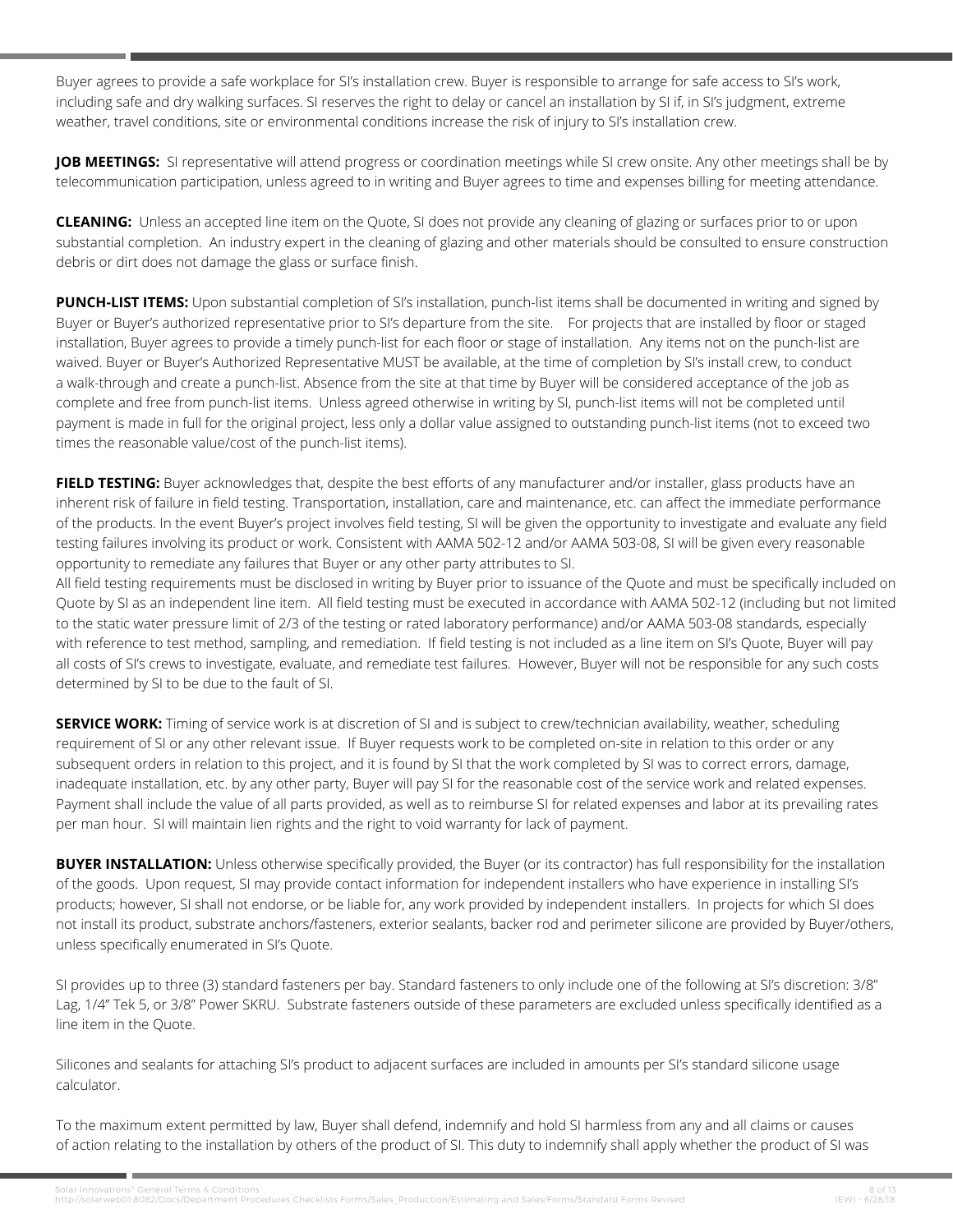installed through a contractor hired by Buyer or any other party (including any independent installer whose name was provided by SI). Buyer's duty to indemnify SI shall apply to any and all claims or causes of action for bodily injury, property damage, product failure, breach of contract or otherwise made by any third party that alleges that the damages were caused, in whole or in part, by the manner of installing the product of SI. Buyer must provide independent counsel, at Buyer's expense, to defend SI from all claims in any lawsuit or claim in which it is asserted that the manner of installation of SI's products by others caused the damages. The duty to provide defense counsel at the expense of Buyer shall apply even if it is also alleged that the product of SI was defective or deficient in any way, provided that the manner of installation is alleged to have been a contributing factor to the loss. Further, Buyer shall have a duty to indemnify SI from any judgment in which Buyer or the installer retained by Buyer or other (including that installer's subcontractors) is determined to have been partially at fault for the loss. The duty to indemnify shall apply even if it is ultimately determined that the product of SI was deficient or defective, provided that the manner of installation is determined to have been a contributing factor to the loss. The parties agree that Buyer's duty to provide a defense and indemnify SI shall be to the fullest extent permitted under applicable law.

**SITE SUPERVISOR:** If Buyer has accepted SI's quoted line item to supply a Site Supervisor, that individual will provide guidance and recommendations for the benefit of Buyer. SI's Site Supervisor will not be responsible for the outcome of installation, rework on the project, or meeting of any project specifications, nor will SI warrant any installation. All such responsibility will remain with Buyer. While SI may communicate to Buyer issues relating to installation or site preparation, SI does not assume responsibility for installation inconsistent with their manuals and Shop Drawings. SI's quoted line item includes specific time frames for Site Supervisors. SI may decline requests for additional time on site, regardless of the project's progress or state at time of Site Supervisors scheduled departure, after meeting quoted obligation. If SI Site Supervisor does remain on site to assist Buyer beyond quoted obligation, Buyer will pay SI quoted daily, rate plus expenses. All working supervisor additions will be at SI's prevailing rates, unless otherwise agreed to by SI in writing.

# **REGULATORY AND TECHNICAL REQUIREMENTS**

**LICENSES/FEES/PERMITS/INSPECTIONS:** Any and all applicable licenses, fees, and/or permits required for the Project are the sole responsibility of the Buyer. Where applicable, Buyer shall secure and pay for all permits, fees, licenses, and inspections by all government agencies necessary for proper execution, completion and approval of SI's work. Buyer shall be liable to SI for all costs incurred by SI as a result of the Buyer's failure to secure and pay for any permits, fees, licenses, and inspections. Buyer is required to obtain approval/acceptance from Local Code Officials with regard to product manufacturing, specification, and performance prior to Quote acceptance.

Unless indicated otherwise in writing, SI's Quote assumes that the project's jurisdiction does not require any licensing or registration for contractors. If SI learns of such a requirement after Quote acceptance, SI may withdraw from the project and cancel the contract, without penalty or obligation. If SI can provide compliance with licensing and/or registration requirements, this provision shall not prevent the parties from negotiating amended terms to delay or modify the contract.

**BUILDING CODES:** SI's structures are designed to meet or exceed most known building code requirements. The Buyer should be aware that different localities may have different code requirements pertaining to glazed structures. Interpretation of building code criteria and compliance with it is the sole responsibility of the Buyer or its agent(s). It is recommended that Buyer obtain approval/ acceptance from any state, local, or other code officials prior to Quote acceptance. SI SHALL NOT BE HELD LIABLE IN ANY RESPECT OR FOR ANY COSTS, CLAIMS OR DAMAGES RESULTING FROM NONCOMPLIANCE IN ANY WAY WITH APPLICABLE LOCAL, STATE OR NATIONAL BUILDING CODE REQUIREMENTS.

Buyer has specified to SI any applicable statutory, Building Code or ADA requirements applicable to Buyer's work in the contract. Buyer agrees that SI is not responsible for compliance with statute, Building Code or ADA specifications not specifically included in the contract. It is Buyer's duty to specify code or handicap accessibility compliance requirements as part of the quoting process. SI has no responsibility to provide product design not specified in the signed Quote. Buyer assumes responsibility to verify that SI's shop drawings comply with applicable Building Code and ADA requirements. SI also assumes no responsibility or liability for opinions of Professional Engineer retained to review and stamp drawings.

**INSURANCE:** SI carries insurance coverage. Amounts of coverage are available for Buyer's review upon request. Any cost adjustment necessary to increase the coverage to meet Buyer stipulated insurance requirements (above what SI currently carries) will be the responsibility of the Buyer. Certificates of Insurance are available upon request.

9 of 13 9 of 13<br>http://solarweb01:8082/Docs/Department Procedures Checklists Forms/Sales\_Production/Estimating and Sales/Forms/Standard Forms Revised (EW) - 6/28/18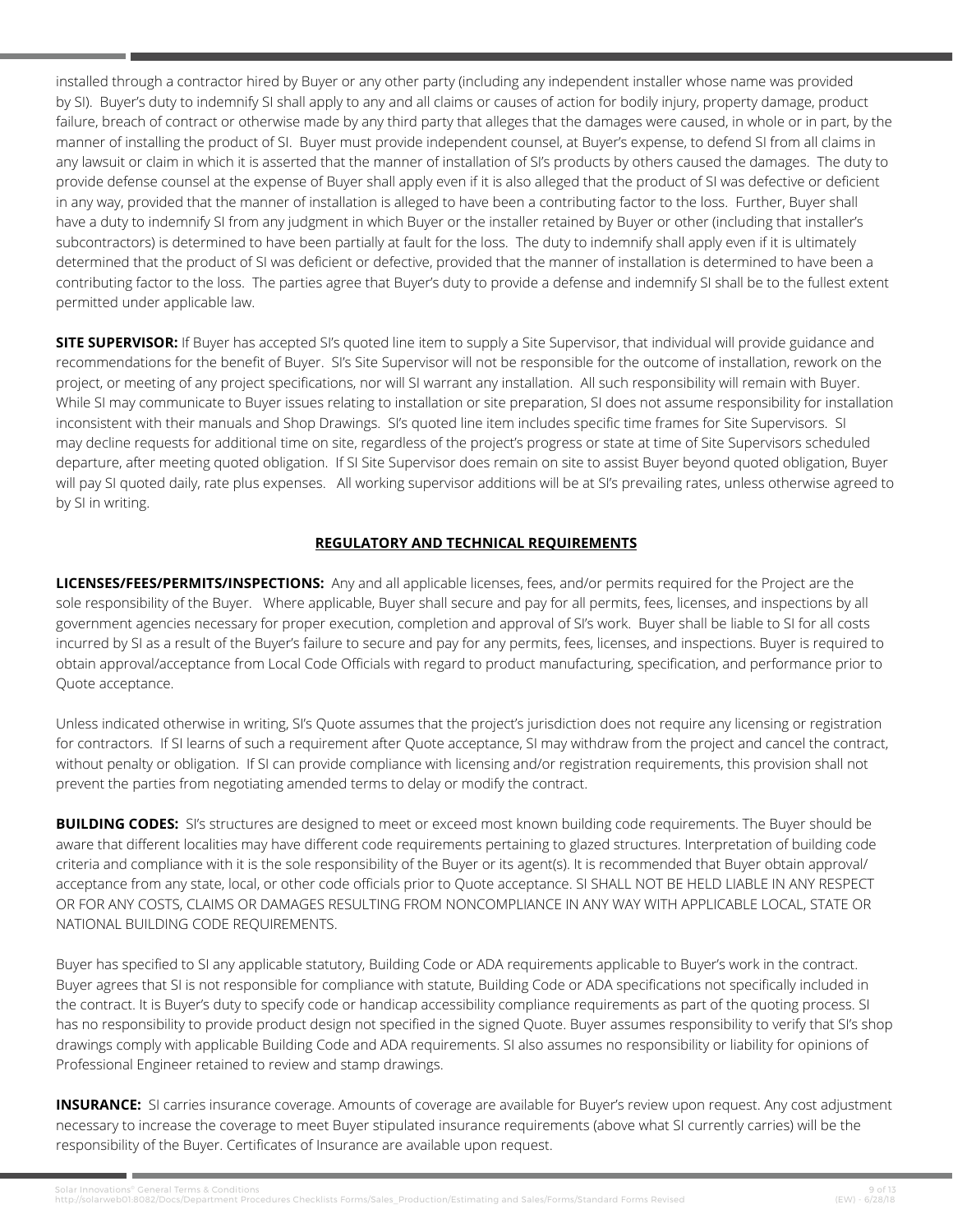**BUYER REQUEST FOR ADDITIONAL MATERIALS/SERVICES:** SI will not grant any allowance or honor any back charge. Custom jobs require numerous custom parts, and SI will be held harmless by the Buyer from any shortages, as long as it exercises due diligence in reducing such shortages. These types of requests shall follow SI's Service Proposal process. Any or all additional material needed to complete a job will be shipped standard ground.

**PERMISSIBLE VARIATIONS, STANDARDS, AND TOLERANCES:** Except in the particulars specified by Buyer and expressly agreed to in writing by SI, all goods to be manufactured by SI shall be produced in accordance with SI's standard practices. All goods, including goods produced to meet exact specifications, shall be subject to tolerances and variations consistent with usages of the trade and regular factory practices concerning dimensions, weight, finish, straightness, section, composition, and mechanical properties, normal variation in surface, internal conditions, quality, deviations from tolerances, and variations consistent with practical testing and inspection methods. SI reserves the right to substitute comparable components and parts that do not impair function or overall appearance of its product.

**ENGINEERING AND DESIGN:** Shop Drawings provided may illustrate various anchoring clips available through SI. Each clip is engineered and designed to withstand a specified maximum allowable load based on the strength of the clip material and fasteners joining the clips to SI's materials. Since underlying bearing materials are unknown to SI, SI cannot determine the appropriate anchoring conditions. Consult with a registered architect or engineer to obtain the loading condition requirements under local building codes in order to select the appropriate anchoring fasteners and clips to the existing structure. Where the underlying bearing materials are either unknown or found to be unsuitable by others, Buyer should consider other means of supporting the ridge loads such as a column supported ridge beam. Where a column supported ridge beam is recommended, footers shall be supplied by others. Any increased engineering or material needs will be at the expense of the Buyer, unless otherwise agreed to in writing by SI. Quote is subject to an engineering review by SI before the project is released to drafting. SI reserves the right to withdraw bid or adjust price after Buyer has provided final/revised design requirements including but not limited to seismic and/or hurricane regulations. SI does not recommend glass being provided by Buyer or warrant panel sizing if glass is provided by Buyer. It is the Buyer's responsibility to confirm panel sizes when glazing panels and adjusting shims to SI's panel sizing per Shop Drawings.

For projects over six stories in height or when site conditions/design considerations otherwise dictate increased water infiltration performance, it is Buyer's duty to secure engineering or other technical certification that the design in the specifications and SI's shop drawings (including compatibility with adjoining surfaces) will meet Buyer's desired standards for water infiltration. SI shall have no liability for water infiltration if Buyer chooses not to secure such consultation and approval. Any changes to design recommended by any consultant that requires a change in SI's design will be subject to the Change Order process, including revised pricing as warranted.

**ENVIRONMENTAL CONSIDERATIONS:** Buyer shall determine the suitability of a quoted product for intended use relative to live and dead loading requirements, design, thermal considerations, climate conditions, mold, icing, and condensation mitigation, and conformance to all building codes.SI can provide preliminary design data only and it should be verified by a qualified professional. Extreme weather conditions during installation or upon project completion can impact product performance. Extreme cold or high humidity can cause unexpected condensation or other performance issues. Structural design, including features such as concrete buildings, radiant heat, or other factors, can impact product performance. Buyer agrees to consult with Buyers' design professionals to determine whether Buyer's environmental conditions are suitable for SI's product. Buyer agrees SI has no responsibility for product failure due to environmental conditions.

**SPECIAL ORDERS:** If any material to be manufactured and/or sold by SI to meet Buyer's particular specifications or requirements is not part of SI's standard line offered by it in the usual course of SI's business, Buyer agrees to defend, protect, and hold harmless SI against all claims, of actual or alleged infringement of any United States or foreign patent, copyright, trademark, or other intellectual/ proprietary rights of any other party.

# **WARRANTIES AND LIMITATIONS**

# **BUYER'S FAILURE TO PAY ALL SUMS DUE IN STRICT ACCORDANCE WITH SI TERMS AND CONDITIONS/QUOTE WILL VOID APPLICABLE WARRANTIES.**

**WARRANTY:** Buyer agrees SI's standard warranty, in effect as of the execution of the Quote, will apply. SI's warranty can be viewed, downloaded, and printed from our website at www.solarinnovations.com under the "Information" heading, or simply ask one of our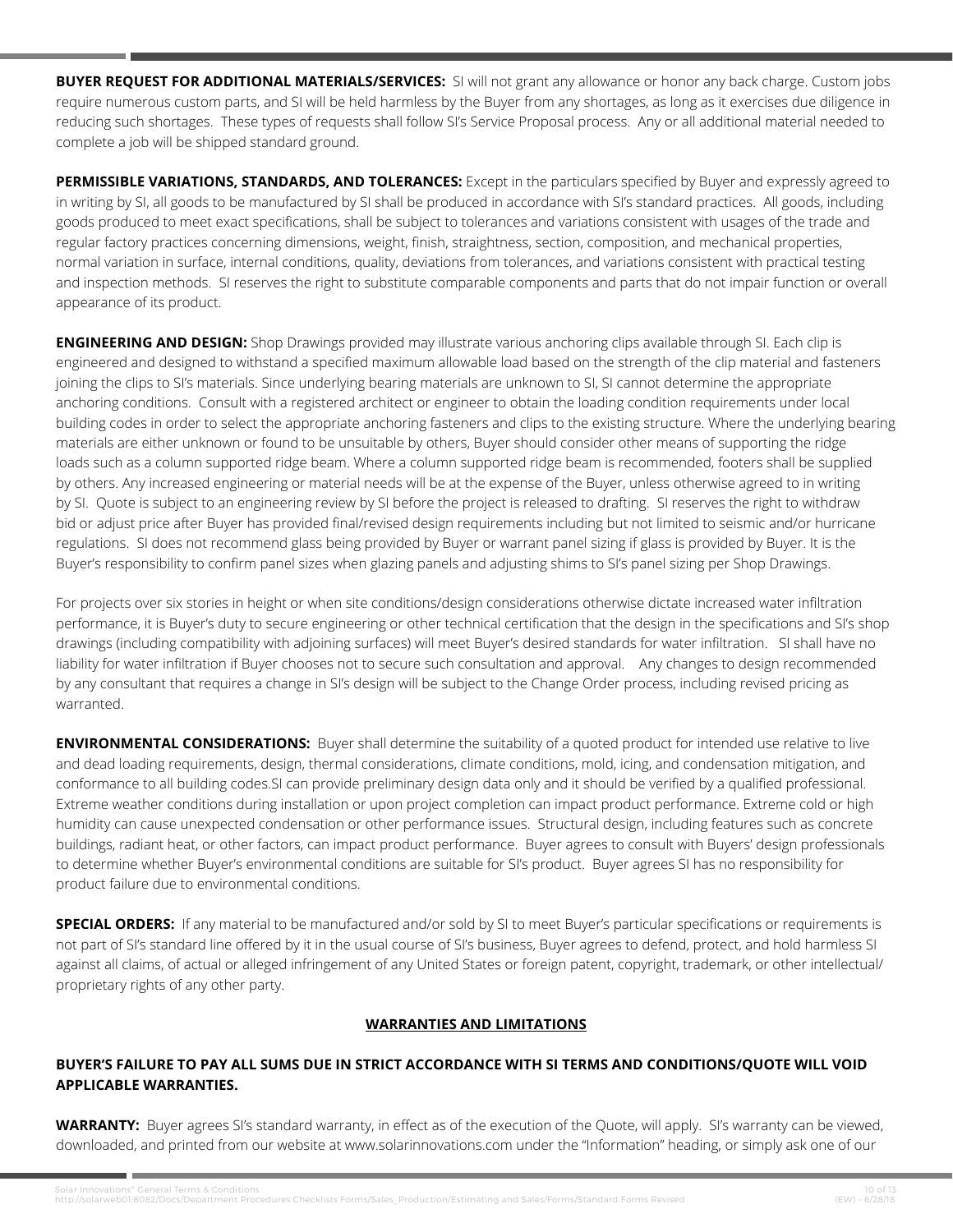representatives to provide a copy. Warranty is valid upon the receipt of interior and exterior photographs of the completed project submitted through the SI warranty registration webpage.

**BUYER'S INSPECTION OF GOODS:** Buyer shall inspect the goods ordered not later than five (5) business days after receipt. If the goods do not conform to the contract between Buyer and SI or are damaged or defective, Buyer shall notify SI in writing of such nonconformity or defect (and supply accompanying pictures of defect or nonconformity) no later than five (5) business days after delivery and afford SI a reasonable opportunity to inspect the goods. Buyer assumes all risk of untimely notification to SI of non-conforming goods or goods damaged during transport that do not meet the notification requirements of the carrier's claims procedures. Buyer shall not return any goods without the prior written consent of SI. If, in SI's opinion, the goods are defective or do not conform to the contract between Buyer and SI, SI shall furnish instructions for their disposition. Every claim on account of defective or nonconforming goods or due to any other cause shall be deemed waived by Buyer, unless made to SI in writing within five (5) business days of Buyer's receipt of the goods to which such claim relates. Failure to give such notice, including all supporting documentation and photographs, shall be conclusively deemed acceptance of the goods by the Buyer.

**BUYER'S REMEDY:** Buyer's sole and exclusive remedy for nonconforming or defective goods shall be replacement or repair of such goods by SI at the original point of shipment. If installation by SI, Buyer's sole and exclusive remedy shall be repair of any defective performance. In all instances, SI will be given the reasonable opportunity, following written notice from Buyer, to issue and implement a plan to correct any deficient performance. SI must correct performance within a reasonable time, subject to existing material, production and installation lead times of SI. Buyer shall take no corrective action itself or by others while SI is in compliance with this paragraph. SI shall not be liable for the cost of any labor or materials expended by others prior to reasonable efforts by SI to correct performance. In no event shall SI be liable for any special, direct, indirect, incidental, or consequential damages to anyone by reason of the fact that such goods that are delayed, defective or nonconforming. SI SHALL NOT BE LIABLE FOR ANY OTHER COSTS, EXPENSES, CLAIMS, OR DAMAGES OF ANY KIND HOWSOEVER CAUSED, WHETHER FORESEEABLE OR NOT, INCLUDING (WITHOUT LIMITATION) ANY INDIRECT, CONSEQUENTIAL, INCIDENTAL, HOARDING, OR SPECIAL DAMAGES. SI CANNOT BE LIABLE FOR LIQUIDATED OR DELAY DAMAGES UNDER ANY CIRCUMSTANCES. The Buyer, by acceptance of the Quote, expressly waives any right to all such costs, expenses, claims, and damages. Liability of SI is limited to the repair or replacement of the defective part and/ or installation, but never more than the original contract price. If known nonconforming goods are shipped at the direction of Buyer, Buyer assumes all responsibility and cost to install or retrofit goods with conforming parts to be supplied at a later date by SI.

**OPERABLE PRODUCTS:** Operable sloped and vertical vent products should not be operated when there is excessive snow, ice, or any other weight on the product. Operable sloped and vertical vent products must remain free of debris for proper operation. Operable sloped and vertical vent products should not be operated when the wind is blowing in excess of 50 mph, based on an exposure rating of B. Failure to comply with these limitations will void the warranty on the operable sloped and vertical vent products or any component thereof. SI shall not be liable for damage to Buyer's structure or items contained therein due to Buyer misuse of product or failure to close product openings during inclement weather.

Due to the moving parts, operable skylights have a greater inherent risk for air and water infiltration and malfunction through an outside agency. Items which cannot tolerate moisture should not be placed near/under the skylight's opening. Even if utilized on skylights, rain sensors can malfunction or user error (not closing the skylight) can create a hazardous environment for the items near/ under the opening. Proper planning for the space below the skylight, and the space's contents, is critical for appropriate use. Solar Innovations, Inc. accepts no liability for damage on any items placed near/under the opening due to water penetration.

**GLAZING:** Variations in glazing tints occur in colors, coatings, and inter layers and may vary by batch. Industry standards govern the acceptance of these variations. Monolithic glazing may cause condensation to occur on glass surface. SI recommends using insulated glass to minimize condensation caused by temperature differentials. Condensation may still occur in high moisture environments, such as pool enclosures or greenhouses.

**CUSTOMER SUPPLIED/SPECIFIED ITEMS:** All hardware and accessories supplied or requested by Buyer that are outside of SI's standard offerings, including custom finishes, colors, hinges and hardware specified by Buyer, will be at Buyer's risk. SI cannot be held liable for any color variations, performance, durability, non-conformity or other issues associated with Buyer's selection, or any other claims. Hardware/selections must be supplied to SI prior to drawing approval. Buyer must supply CAD drawings or additional costs for drafting will apply. Buyer is responsible to confirm compatibility of hardware with SI product. SI will not maintain hardware or supply warranty on hardware provided by Buyer. If hardware is not compatible with SI product, Buyer is responsible for all replacement costs. Buyer assumes all risk of project delay associated with any such custom supplied/specified components.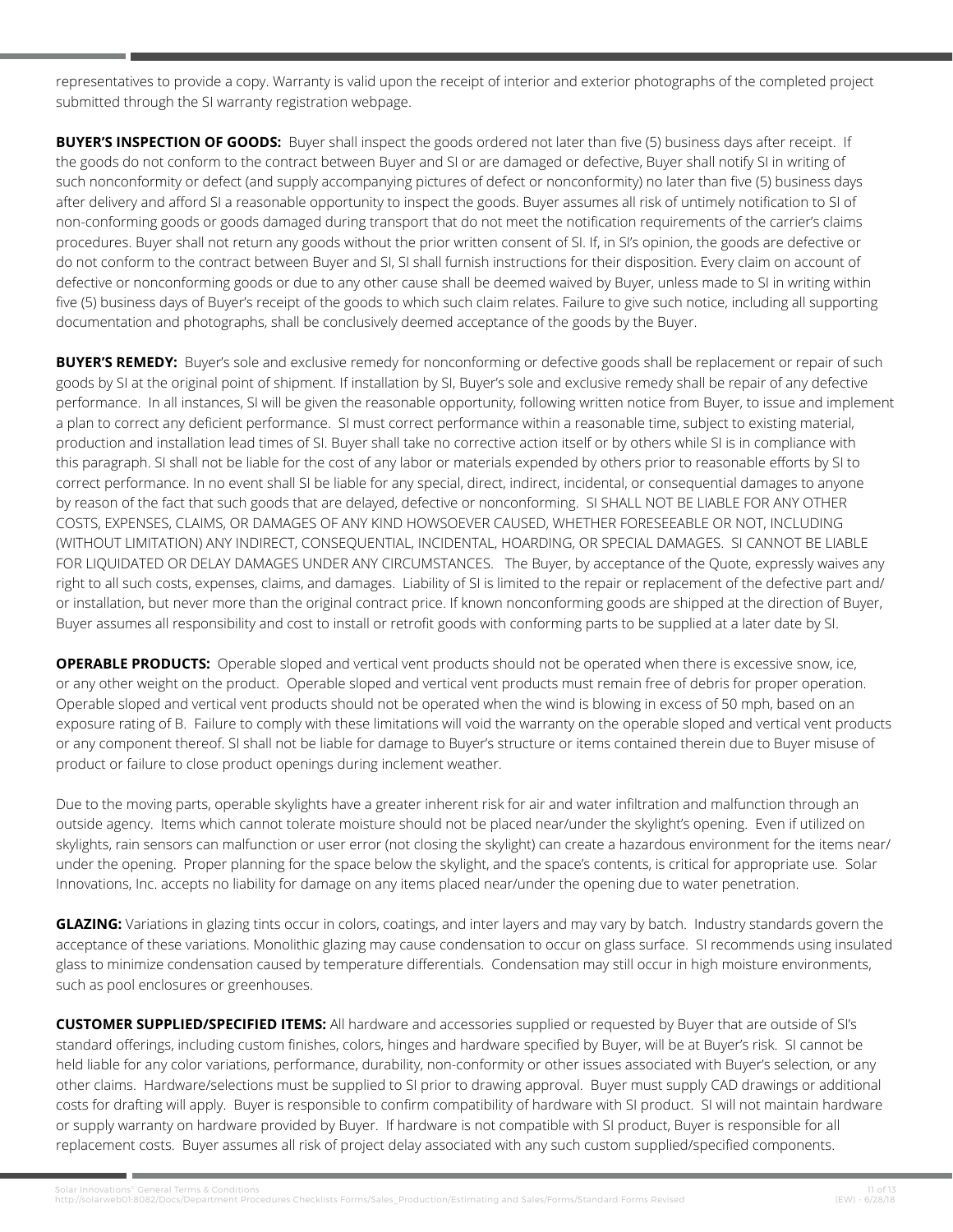#### **SHIPMENT**

**TERMS OF SHIPMENT:** Terms of shipment are FOB SI dock (Pine Grove, PA). If accepted on Quote, SI will arrange shipment with a third party common carrier for the convenience of Buyer. Thereafter, the shipment of the goods shall be at Buyer's risk. SI shall use its best judgment in choosing the best third party common carrier for the specific shipment; however, SI shall not be held responsible nor liable for deficient delivery by the third party common carrier. SI will work diligently with Buyer to resolve any issues with the third party common carrier. All claims and allowances for damage to the goods incurred in transit must be filed solely against and presented to the common carrier by the Buyer.

In case of delivery by SI's own fleet, SI shall not be responsible or liable for delay or damage to the shipment after it leaves SI's dock (Pine Grove, PA), irrespective of the cause of the delay or damage. In the event of damage during transit by SI's fleet, SI will refabricate the project in a time frame consistent with the original lead time in the Quote.

If Buyer does not authorize shipment from SI's property for more than fifteen (15) days from the date the goods are completed and ready for shipment, monthly storage fees will be assessed at 2% of total contract price or \$200 per month, whichever is greater. SI retains title until storage fees due are paid in full.

**SI STANDARD SHIPMENT:** Quoted shipping assumes a standard size common carrier closed trailer at customary rates, with crates being hand unloaded or removed with a forklift by the Buyer. Manner of crating and order of shipping is at SI's discretion. Additionally, SI will select the common carrier that is best suited for SI's needs at the time of shipment. SI will make every reasonable attempt to coordinate arrangements between the Buyer and the common carrier.

Quoted shipping costs are estimates only. Buyer is solely responsible for increases in shipping costs.

If Buyer requests and/or requires: special trucking, special crating, customized delivery schedules, expedited shipment or other special features that are not part of accepted Quote, Buyer agrees to pay for increased costs, plus reasonable mark-up. Buyer will sign and accept a Change Order accepting these charges. SI will invoice Buyer accordingly. Alternate arrangements are subject to availability and logistics at the time of shipment as shipping costs are estimates only, and are not available in all areas.

**TITLE:** Unless shipment is by SI's own fleet, title of the manufactured product passes to Buyer upon loading with Buyer's common carrier at SI's dock. SI shall retain a security interest in all such shipments until full payment is received. Upon transfer of title, all responsibility to insure any such shipment against loss rests solely with Buyer.

**DAMAGED SHIPMENTS:** Buyer shall not reject damaged shipments, but shall accept same and preserve its remedies against the appropriate party. If shipments are damaged while in the possession of the carrier, Buyer or any party other than SI, Buyer will be responsible for any and all additional costs and expenses, including re-fabrication, shipment of replacement components and/ or remobilization of Site Supervisor or Installation crew, incurred by SI as a result of damaged shipment. All damages, suspected damages, or quantity shortages, as viewed upon arrival, must be clearly noted on the Proof of Delivery with a Buyer representative's signature. Buyer must immediately notify SI of any such events, in writing.

# **MISCELLANEOUS CONTRACT PROVISIONS**

**AUTHORITY:** The individual(s) that executed the Quote on behalf of Buyer warrants that he/she has the full authority of Buyer to do so. It is agreed that SI shall be entitled to rely upon email approvals, facsimile and/or other forms of electronic signatures from Buyer's representatives in all matters. Said email approvals, facsimile and/or other forms of electronic signatures shall be binding and deemed to carry the full force and effect of original ink signatures directly signed by the Buyer.

**RIGHT OF USE:** SI reserves the right to bid/quote any project to other customers of SI. SI shall have the right at any time, and from time to time, to photograph, or otherwise create copies, renderings or drawings, of the project and to reproduce or publish such items for any purpose. Any photographs or renderings of projects used by Buyer for marketing purposes must acknowledge SI as manufacturer. Warranty validation requires the receipt of interior and exterior photographs of the completed project. Buyer approves for publication (by print, electronic, presentation media or other means) any photographs, renderings, digital or print media of project provided by Buyer to SI. Buyer represents and warrants to SI that Buyer has the authority to authorize and license rights of use to SI. Buyer will defend, indemnify and hold SI harmless from claims of any third party arising out of SI's use of any such materials.